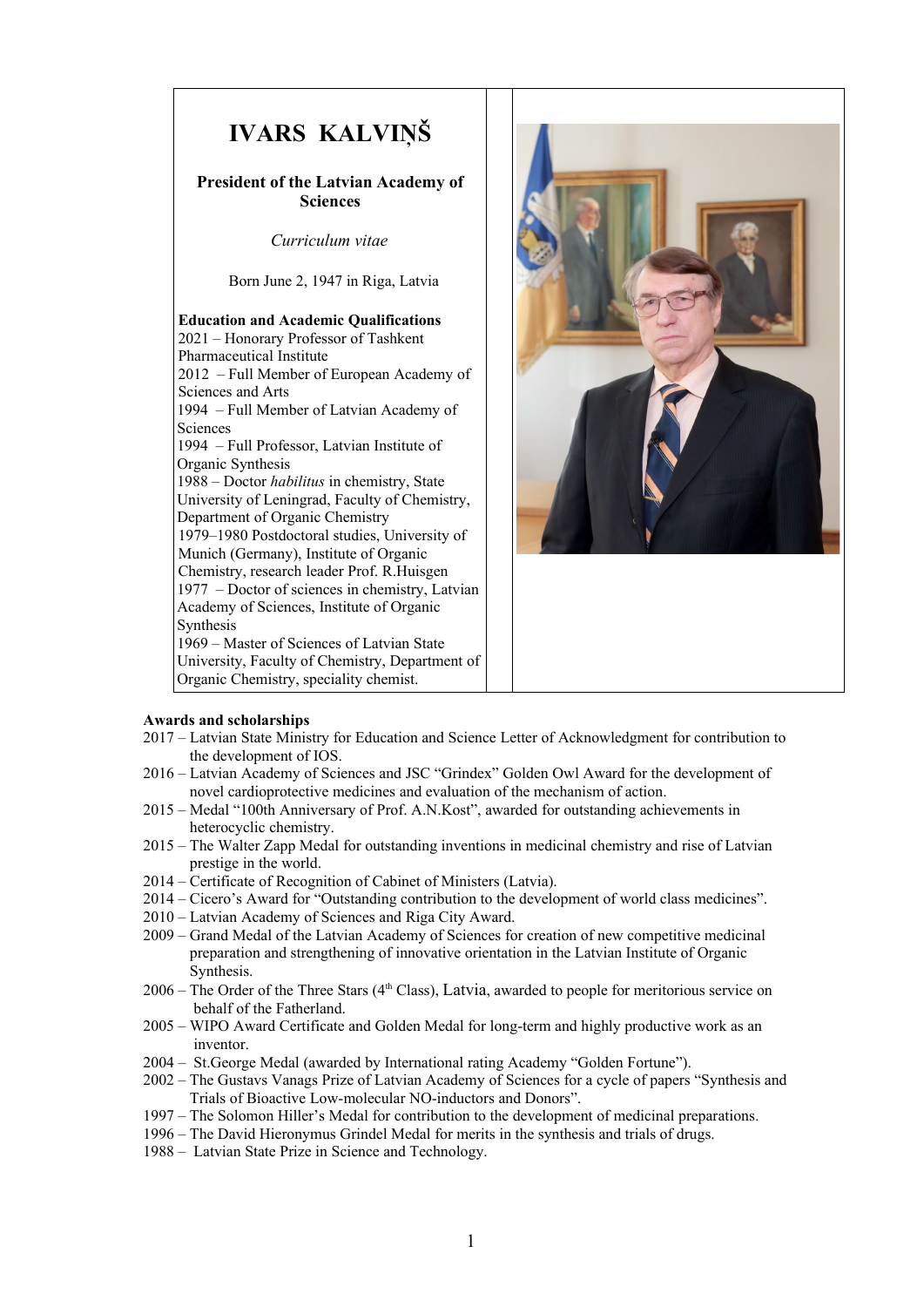## **Nominations – winners of the Latvian Academy of Sciences' Competition "The Best Scientific Achievement of the Year"**:

2021 - Integration of reliable technologies for protection against Covid-19 in healthcare and high-risk areas. LAS Full member Tālis Juhna, Dr.sc.ing. Linda Mežule, LAS Full member Ivars Kalviņš, LAS Full member Juris Purāns, LAS Full member Andris Šutka, Dr.sc.ing. Inga Dāboliņa, Dr.sc.ing. Inese Fiļipova, Dr.biol. Ilze Irbe, Dr.med. Ivars Vanadziņš, LAS Corresponding member Atis Elsts, Mg.iur. Andreta Slavinska, Dr.biol. Anna Zajakina, Dr.sc.ing. Andris Martinovs, Dr.phys. Atis Skudra, LAS Corresponding member Gita Rēvalde, Dr.sc.ing. Agris Ņikitenko, Dr.chem. Kārlis Pajuste, Mg.sc.ing. Aleksandrs Ļevinskis. Rīga Technical University, Latvian Institute of Organic Synthesis, Institute of Solid State Physics, University of Latvia, Latvian Biomedical Research and Study Centre, Rīga Stradiņš University, Institute of Atomic Physics and Spectroscopy, University of Latvia, Rēzekne Academy of Technologies, Latvian State Institute of Wood Chemistry, Institute of Electronics and Computer Science. 2017 – A new compound E1R has been developed to improve memory processes and treat epilepsy. Dr.med. Līga Zvejniece, Dr.pharm. Edijs Vāvers, Dr.pharm. Baiba Švalbe, Dr.chem. Maksims Vorona, LAS academician Maija Dambrova, LAS academician Grigorijs Veinberg, LAS academician Ivars Kalviņš, Latvian Institute of Organic Synthesis, Dr.biol. Ilga Misāne, Dr.med. Ilmārs Stonāns, JSC "Grindeks".

2014 – An active anti-cancer drug *Belinostat* containing a compound developed by scientists of the Latvian Institute of Organic Synthesis has received US Food and Drug Administration (FDA) approval for clinical medical use for treatment of peripheral T-cell lymphoma. LAS academician Ivars Kalviņš, Dr.chem. Einārs Loža, Dr.chem. Klāra Dikovska, Latvian Institute of Organic Synthesis.

2013 – Accomplishment of chemical and experimental study of a new original cardioprotective drug candidate allowing to proceed with clinical trials of this substance. LAS academician Maija Dambrova, Dr.chem. Solveiga Grīnberga, LAS academician Ivars Kalviņš, Dr.pharm. Jānis Kūka, Dr.pharm. Edgars Liepiņš, Dr.chem. Daina Loļa, Dr.chem. Einārs Loža, LAS Corresponding Member Osvalds Pugovičs, Dr.pharm. Reinis Vilšķērsts, Latvian Institute of Organic Synthesis; Dr.med. Ilmārs Stonāns, JSC "Grindeks".

2011 – Successful implementation of the first round of clinical trials of a new therapeutic substance applicable in the treatment of late complications of Parkinson's disease. PhD Juris Fotins, Dr.chem. Aleksandrs Gutcaits, LAS academician Ivars Kalviņš, PhD Ronalds Zemribo, LAS Corresponding Member Valerjans Kauss, Latvian Institute of Organic Synthesis in cooperation with "Merz Pharmaceuticals", Germany.

2007 – Mildronate has been demonstrated to have the ability to regulate mitochondrial processes that opens new possibilities in the treatment of neurodegenerative disorders. LAS academician Vija Kluša, LAS academician Ivars Kalviņš, Faculty of Medicine, University of Latvia, Latvian Institute of Organic Synthesis.

#### **Research experience**

- R&D of novel physiologically active substances for the treatment of CNS, cardiovascular and malignant diseases, organic chemistry of heterocyclic compounds and amino acid analogues, investigation of biochemical mechanisms of action of new medicines, immunochemistry.

- I.Kalviņš with his team is an originator of the approved anti-ischemic drug Mildronate (meldonium), antitumor immunomodulator Leakadine, as well as novel meldonium containing pharmaceutical combinations (Kapicor, Mildronate GX,). Together with colleagues I. Kalviņš is discoverer of active pharmaceutical ingredient of FDA approved antitumor medicine belinostat as well as of meldonium-like cardioprotective drug under development.

- More than 450 scientific articles published (175 Scopus), 5 books, and more than 200 international conference proceedings.

- I.Kalviņš with his team is the originator of more than 250 inventions (protected by over 1350 patents, patent applications and author's testimonies).

## **Main Research projects (2011– 2020)**

- Head of the Project, Latvian State Research Program, 2020.

- Head of the Project "Isoform selective PDI inhibitor: design, synthesis and SAR" (2018– 2020).

- Co-Head of the Project "Development of novel medicines for treatment and prophylaxes of diseases, diagnostic methods and kits, biomedical technologies for improvement of public health" of Latvian State Research Program "Public Health" (2010– 2013).

- Head of the Project "Molecular mechanisms, pharmacogenetics and novel medicines for complications treatment of diabetes and cardiovascular diseases" of Latvian State Research Program "Biomedicine for Public Health" (2014–2017).

- Co-head of Latvian State Research Program "Biomedicine for Public Health" (2014–- 2017).